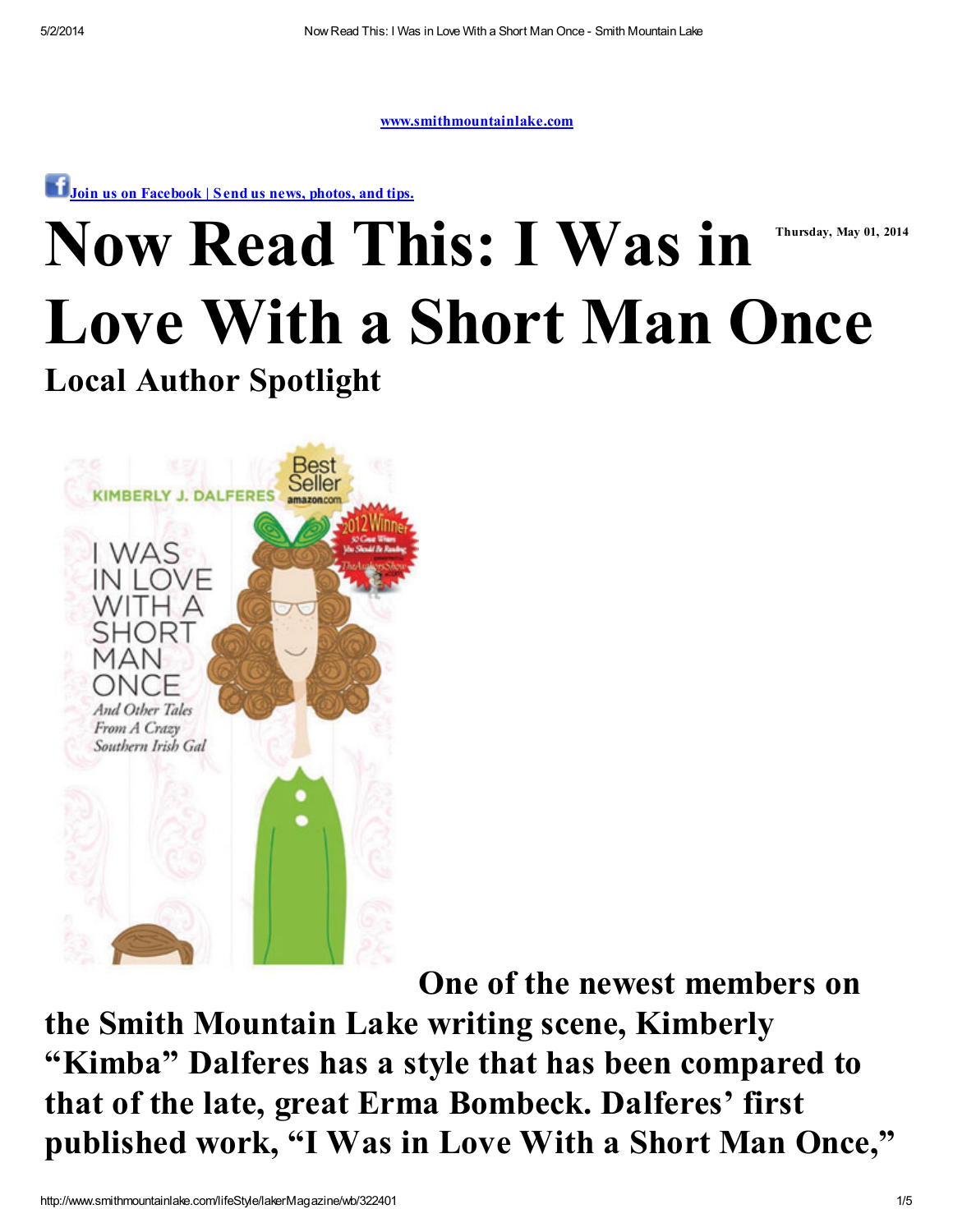is a collection of personal short stories from a selfdescribed crazy, Southern, Irish gal.

"I started writing the book thinking it would be mostly about family and my son, but it evolved into also being a missive for my gal pals – the women who stick by you all your life, " said Dalferes. "There are few things in life that cannot be resolved through a good pedicure, a shot of tequila, some chocolate, and a good laugh with your gal pals (not necessarily in that order)."

In the book, Dalferes reflects on growing up as a child of limited means in south Florida; crazy college antics; balancing work as a federal official with the joys of single motherhood; and navigating the amusing challenges of being a second-time-around wife.

"The book is an engaging, sweet, and hilarious memoir, " said Sally Roseveare, a fellow member of Lake Writers. "I don't usually read memoirs, but I thoroughly enjoyed this one. I laughed long and hard while reading about some of her college escapades, teared up over some of her poignant stories, and finished the book wishing there were more chapters to read."

Published by FriesenPress, "I Was in Love With a Short Man Once" is available through the Franklin County Public Library. It also may be purchased online through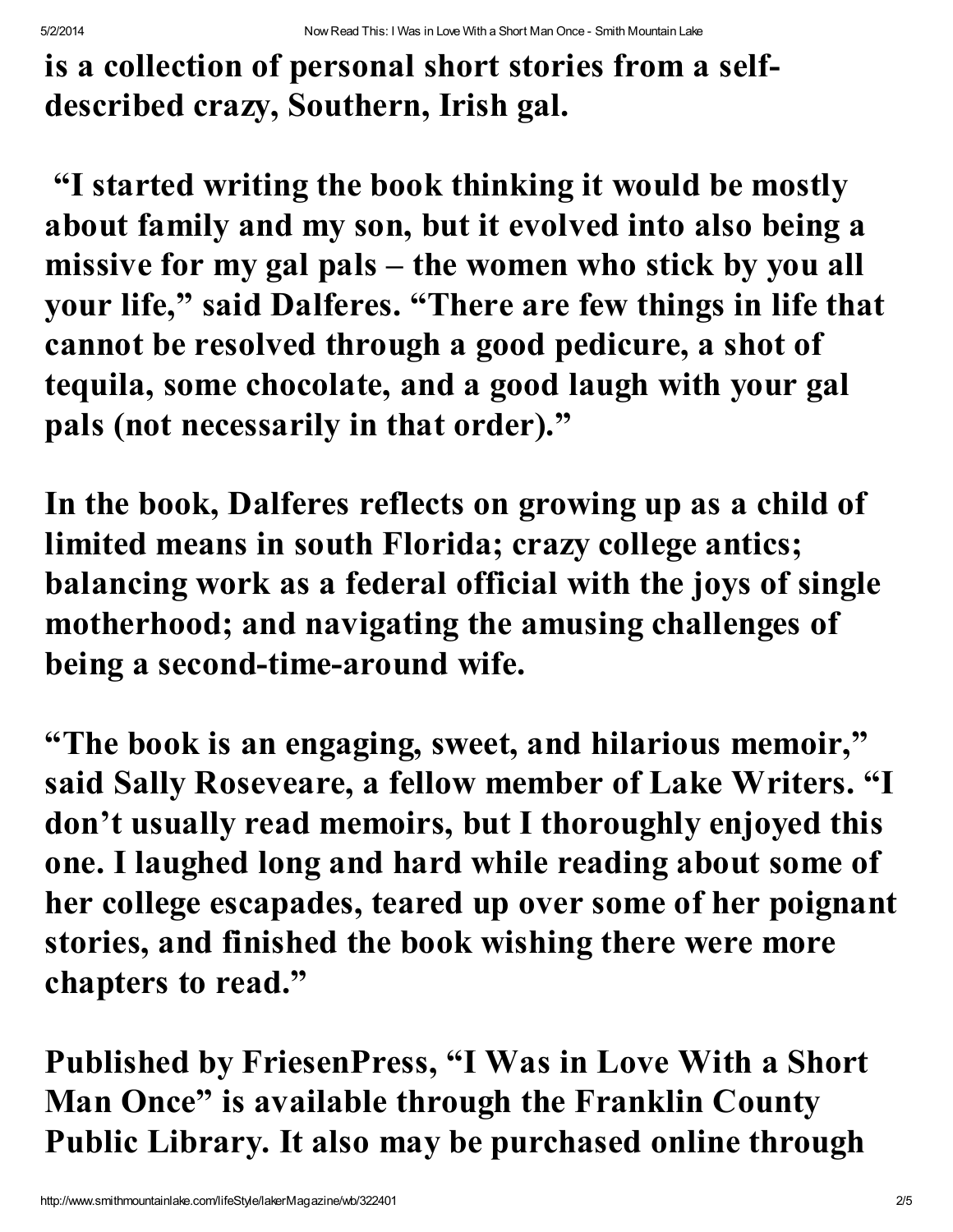amazon.com in hardcover, paperback and e-book forms.

# I'm pleased to welcome Dalferes a freelancer writer for Laker Magazine. Her debut humor column, Dock Tale Hour, debuts in this issue on Page 128.

### *— Andie Gibson, Editor*

#### READER REVIEWS

### JFK and the Unspeakable *By James W. Douglass*

There have been many books written about the assassination of John F. Kennedy, but this one stands head and shoulders above the rest. The research and documentation are superb, and the author's telling is accessible and well organized. Douglass documents the many associations and communications that lead the reader to the unthinkable: That Kennedy's assassination was orchestrated by forces within our military-industrialintelligence complex. As we review the history of the past 50 years, the implications are alarming.

*— John Ketwig, Bedford*

LeaderShift *By Orrin Woodward and Oliver DeMille* "LeaderShift" is written as a fiction story of businessturnaround specialist David Mersher who achieves great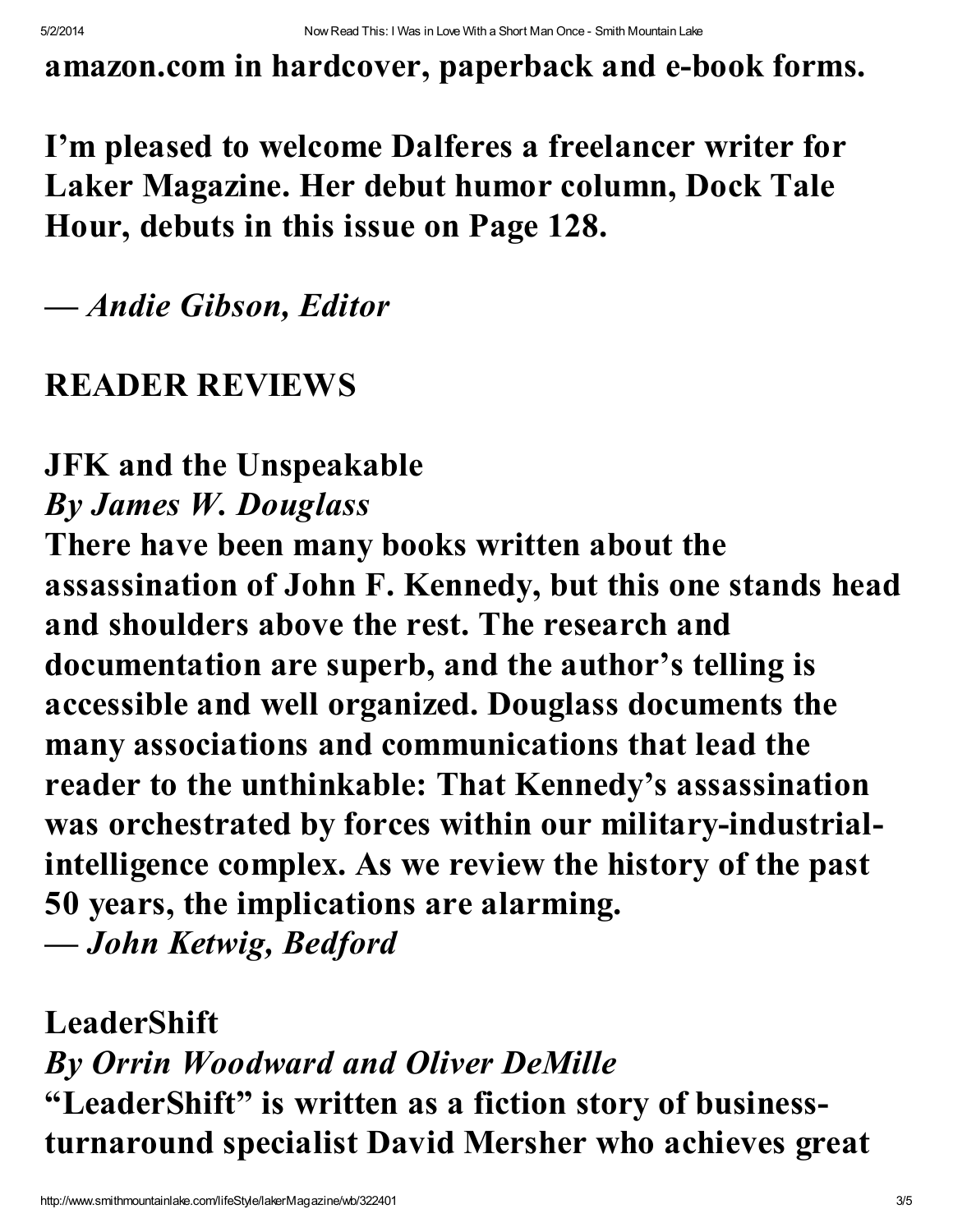career success before retiring. He then gets to work identifying the "Five Laws of Decline" that former world powers allowed to erode their economies. America is on track to achieve all five. Most of us realize America today is much different than it was 50 years ago, and may say. "Why don't they do something?" They are all of us. This book offers non-partisan, real solutions to America's gridlock.

*— Denny Smith, Moneta*

# EDITOR'S PICK

## Mudbound

## *By Hillary Jordan*

Continuing my string of books with the theme of racial injustice set in the South ("To Kill a Mockingbird" and "Whistling Past the Graveyard"), I devoured "Mudbound" on a recent vacation. Shifting in narrative voice between six characters, the book is lyrical, compelling and fastpaced. Set in 1946, it focuses on the life of Laura McAllan, a college-educated Memphis teacher who becomes a reluctant farmer's wife in Mississippi. When two young World War II veterans return to the farm, both struggling with the horrors they've seen and both unable to bow to Mississippi social norms after their experiences in Europe, turmoil ensues. I found myself thinking about the dramatic conclusion of this book a number of times in the days after finishing it.